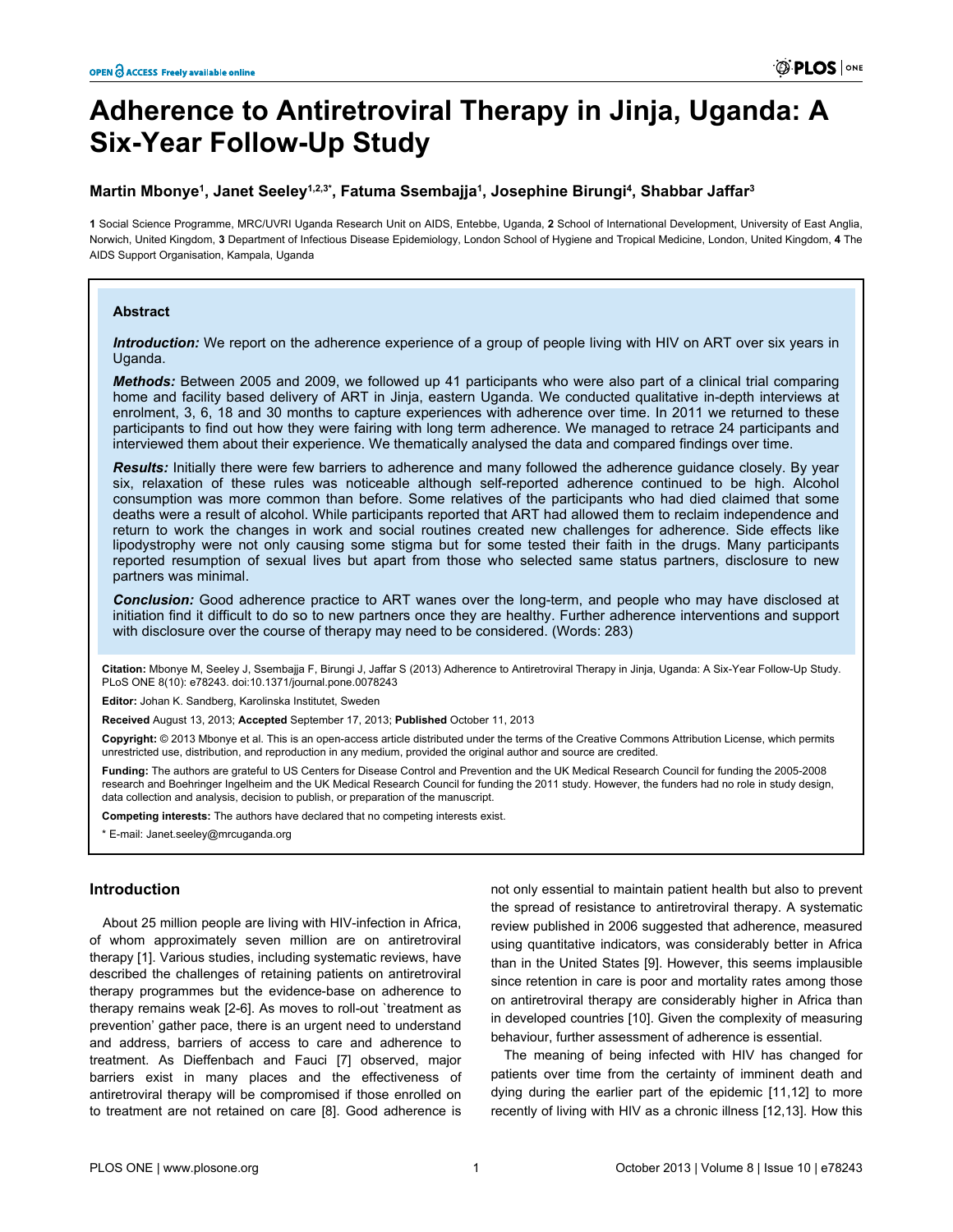changed understanding of HIV-infection affects adherence to antiretroviral therapy is not clear.

A number of studies have reported barriers to good adherence to antiretroviral therapy in the initial period after enrolment on to care, which have included: costs of visiting clinics to access care [\[14\]](#page-5-0), which can be as high as 10-20% of monthly salary/wages per visit [[15](#page-5-0),[16](#page-5-0)], occurrence of unpleasant side effects, such as lipodystrophy [\[17-19](#page-5-0)] and HIVassociated stigma [\[20,21\]](#page-5-0).

Understanding of the challenges of adherence over time in Africa remains largely unknown. We report the challenges to adherence faced by patients after six years on antiretroviral therapy in Jinja, Uganda.

# **Methods**

The study participants were part of a 5-year clusterrandomised trial conducted with The AIDS Support Organisation (TASO) in Jinja, Uganda between 2005 and 2009. The trial compared the effectiveness of two different delivery models: home-based care with trained lay delivering drugs to the home and providing adherence support versus providing standard facility-based care [\[15\]](#page-5-0). The trial showed that both strategies were approximately equally effective in terms of virologic response and mortality. The home-based care strategy was slightly cheaper for the health services and markedly cost-saving for participants. Recruitment into the trial began in 2005 and lasted for just under 2 years. Follow-up continued until January 2009.

Nested within the trial was a social science study which selected and followed 41 of the trial participants. These participants were enrolled consecutively between October 2005 and April 2006 and stratified to ensure an equal number of participants by gender, trial arm and clinical/immunological stage [\[22\]](#page-5-0). Between the commencement of ART and the end of the trial in 2009 seven of the 41 (17%) participants had died.

After 2009, the participants were reintegrated into the delivery system of TASO which was a mixture of the facility, home and community based models of ART delivery. The facility-based model consisted of drug delivery at a designated TASO clinic. The community model also referred to as Community Drug Distribution Point (CDDP Model) involved ART delivery at a distribution point in the community to ease transport concerns of the people [[23](#page-5-0)]. The distribution point may be a church, school compound or a local health centre within the community chosen by the participants. After initiation onto ART in the facility based model, the participants were evaluated clinically and psychosocially to determine their readiness to move to the CDDP model, a period that usually lasted between 3 to 6 months. Participants in the CDDP received one to two monthly ART refills by a lay trained health worker who was also charged with providing adherence counselling and monitoring for side effects.

Between May and July 2011 we conducted follow up visits to the participants in the qualitative study to find out about their lives after the end of the trial. We attempted to revisit the 34 people who were last known to be alive in January 2009. One

of the interviewers who had been involved in the original qualitative study carried out these follow up visits.

This research was approved by the Science and Ethics Committee of The Uganda National Council of Science and Technology, The Uganda National Council for Science and Technology and the ethics committee of the London School of Hygiene and Tropical Medicine. All participants provided written informed consent.

# **Results**

The interviewer traced and interviewed 24 (12 men and 12 women) out of the 34 participants. Of the other 10, six had died sometime after the end of the trial and four had moved away and could not be contacted. Only 4/24 (17%) people (all women) reported not currently being in a relationship compared to 29/41 (71%) at enrolment in 2005. The median age of participants was now 46 (range 26 to 68) years. Only 4/24 (17%) people (all men) had acquired stable salaried employment, while others had informal employment as construction workers, petty traders, market vendors and farmers. Overall, 6 of the 24 (25%) participants had had one or more children since 2009. One man had three children born from two partners. One woman was pregnant at the time of interview in 2011, while another woman reported having miscarried 2 times in the recent past.

The 6 participants who were reported to have died since 2009 comprised 4 men and 2 women. Relatives mentioned alcohol-related problems in the case of the three men. The other man and the two women were said to have died of malaria (a term often used to mean a non-specific fever). Four of the 6 who had died had reported to be adhering well to their treatment in January 2009 when last interviewed at end of the main trial.

In the next section we document the adherence experience of the 24 people who were still alive.

# **Perceptions about Adherence Instructions**

We found that most of the participants had become less vigilant in managing their infection than they had been in 2009. For example, some mentioned that they did not observe any immediate consequences of not following the instructions they had been given for their drug-taking regime when they began ART 1 participant described one such incident:

*I missed taking* [ARV drugs] *for three days. I had gone for a burial and I had packed some drugs hoping to spend two or three days but I found myself staying there for a week. At first I thought that the rules were so strict and I was asking myself how I could manage following them as I was a poor lady…Now I am used to the drugs I don't mind whether I eat something first or not, I just take my drugs and I don't have any problem* (Jane, aged 45)

Some of the instructions that they had been given as part of the psycho-social readiness counselling before they started taking drugs in 2005, included no smoking, no taking alcohol and strict observance of time of drug taking. Most of the participants told us that they were worried if the treatment was taken beyond 30 minutes late. By 2011, some participants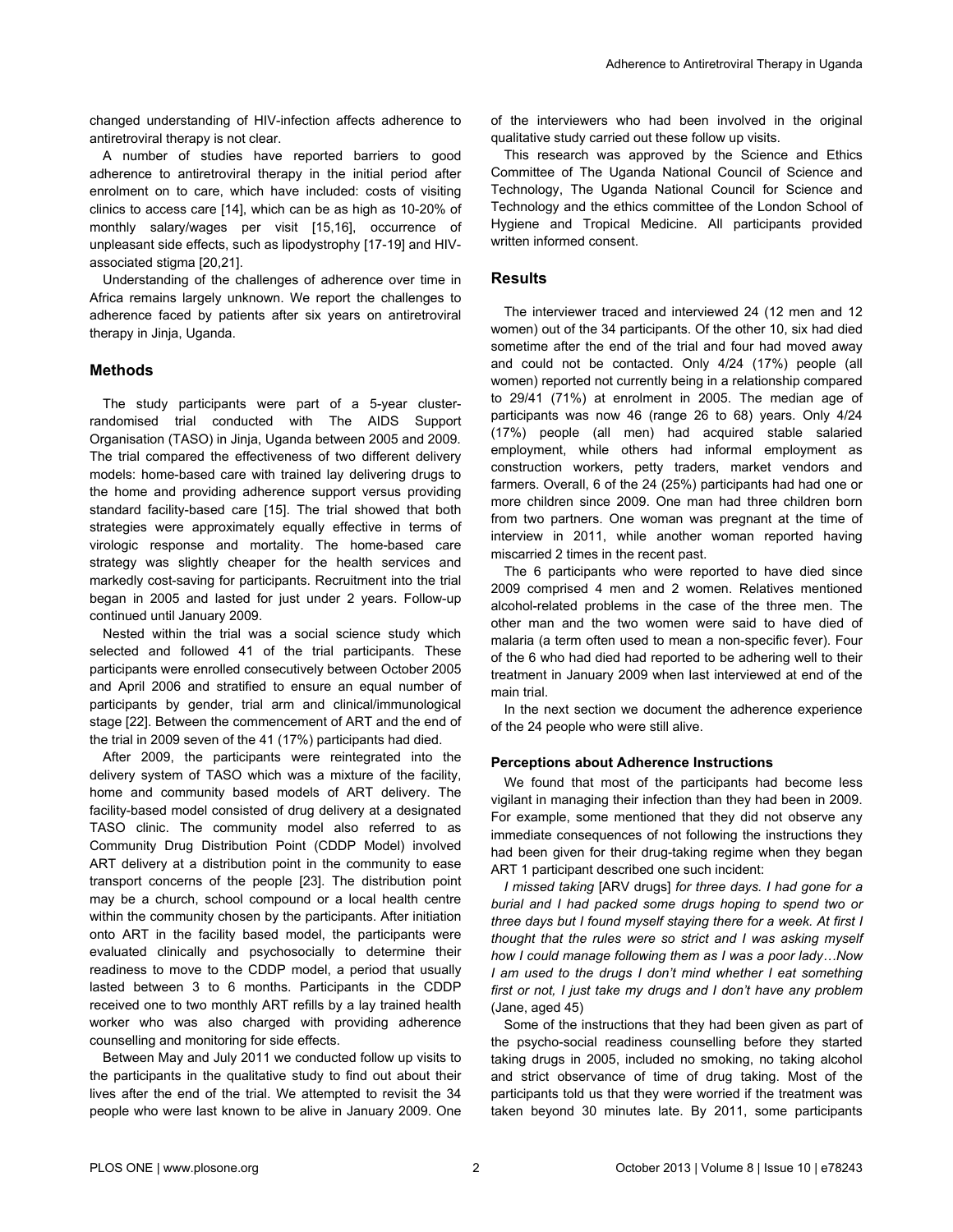admitted that they were not following all the instructions given and freely said this in interviews. One reported that joining friends and sharing alcohol was in itself a testament of being fully recovered, accepted and integrated into the community without worrying about the potential consequences on adherence:

… *I tell you, we have a drinking place of malwa* [Local beer] *but we share the local straws used for drinking that alcohol. You know it is kept in one pot and we can gather more than six people around that pot but we share the tube used to drink it. I also take some alcohol, and I can find a friend in a bar and we can share one bottle of beer*. (Henry, aged 47)

Alcohol consumption was also mentioned as being partly to blame for the deaths of some participants. We found in 2011 that consumption of alcohol was on the increase in this population among both men and women, even when those consuming it identified non consumption of alcohol as one of the key rules that they should follow. Most of the men had resumed the regular consumption of alcohol. One of the participants (Ssebunya, aged 49) was reportedly taking so much alcohol that it seemed to affect his livelihood and sometimes TASO staff found it hard to trace him for his drug supply. This is captured in the following observations by the interviewer who had noticed physical changes in the appearance of the participant:

Ssebunya had changed a lot, he had lost weight, he had dark skin. His cheeks were swollen, his fingers were shaking and his eyes were red as if he had had a sleepless night. As soon as he entered the room, I smelt alcohol and whenever he was talking I could smell alcohol, *I suspected* that he had drunk some alcohol the night before. When he started selling tomatoes and cabbages he got some money then he started to take alcohol. He started drinking heavily. He has friends with the same interests, they spend evenings in drinking places and one day a counselor from TASO went searching for him and he also found him in a drinking place. He took alcohol up to the extent of spending nights in drinking places and he is also a very keen smoker.

#### **Work and Adherence**

We had observed in 2009 after a median of 4 years since ART initiation, that as their health had improved some participants were taking up employment. By 2011 only 5 of 24 (21%) had relatively stable salaried jobs with one crediting ART for allowing him to `stabilize', return to school and secure wellpaid work. However the majority kept complaining about poverty and an inability to earn a secure income while managing the demands of adherence. Some admitted to swallowing antiretroviral drugs without food, as mentioned above, because they could not eat while working. Many of the other participants reported that they were struggling to juggle new work routines with proper adherence.

*There are times when I miss the time. As I have told you that sometimes we spend nights on the lake* [fishing]*, when we come back on the lake shore in the morning, we take breakfast and go to sleep and for me my usual time of taking my drugs is 9.00 am and same time* [9.00pm] *in the evening. By that time I might be asleep and by the time I wake up it is already past my*

*normal time…I can miss three times in a week*. (Ssebunya, aged 49)

Another participant who had been receiving drugs near the lake shore close to her business was affected when the decision was made to shift drug distribution to another point. The change affected the smooth running of her work because of the new location being more distant and she could not always afford the transport to get her drugs:

*I was getting my drugs from home and that was so easy for me. Now I have to walk to the distribution centre and at times I leave my fish out [to dry*] *and the wild birds eat it because I am not around. We spend a whole day there and when I try to leave my fish inside the house, it gets spoilt*. (Mary, aged 34)

#### **Continuing side effects**

The side-effects of drugs, or worries about the potential sideeffects in the future were still a concern to many. Some participants reported fat loss with sunken features around the face, a characteristic of lipodystrophy: six of the 24 (25%) participants, (three women and three men), expressed considerable discomfort about their appearance. One woman complained that her skin had darkened; two men and a woman mentioned that their finger and toe nails had become visibly dark and brittle.

Drug-regimes were reported to have been changed in response to some of these side-effects, but for some the sideeffects persisted and those affected had become resigned to the change in their appearance. A few of the affected people were beginning to question the effectiveness of ART:

*They told us that if you take these drugs, you don't get other sicknesses but now you see how my eye looks like, I hoped that if I take the drugs for a long time all the sicknesses would go and I remain with only the virus* (Mary aged 34)**.**

However, others who had deformities because of ART or other visible signs which they had attributed to ART were beginning to feel uncomfortable with the way they looked. They had hoped that after 6 years on ART all would be well but the persistence of these signs brought about feeling of worry that gains were being reversed. Michael (aged 36) observed:

…*You see it has changed its shape* [referring to the shape of mouth] *and even my face is pale with sunken eyes. Even though I try to add some jelly on my face it doesn't change. People can think that I don't bathe properly according to the way my skin looks. As a human being, I feel bad but there is nothing to do about it.*

Another female participant who was struggling with the side effects also seemed to have less confidence in the effectiveness of ART:

*I can't say that they have worked well because as you see now my face it has changed from its normal shape, I don't know whether it is a type of drug or it is because I have spent some time on them. I take Septrin and Efaviren*. (Agatha, aged 47)

#### **Experience with missed doses**

Although few participants reported missing drugs (only three admitted to this), the good adherence planning reported during the 2005-2009 trial period had lapsed with drug taking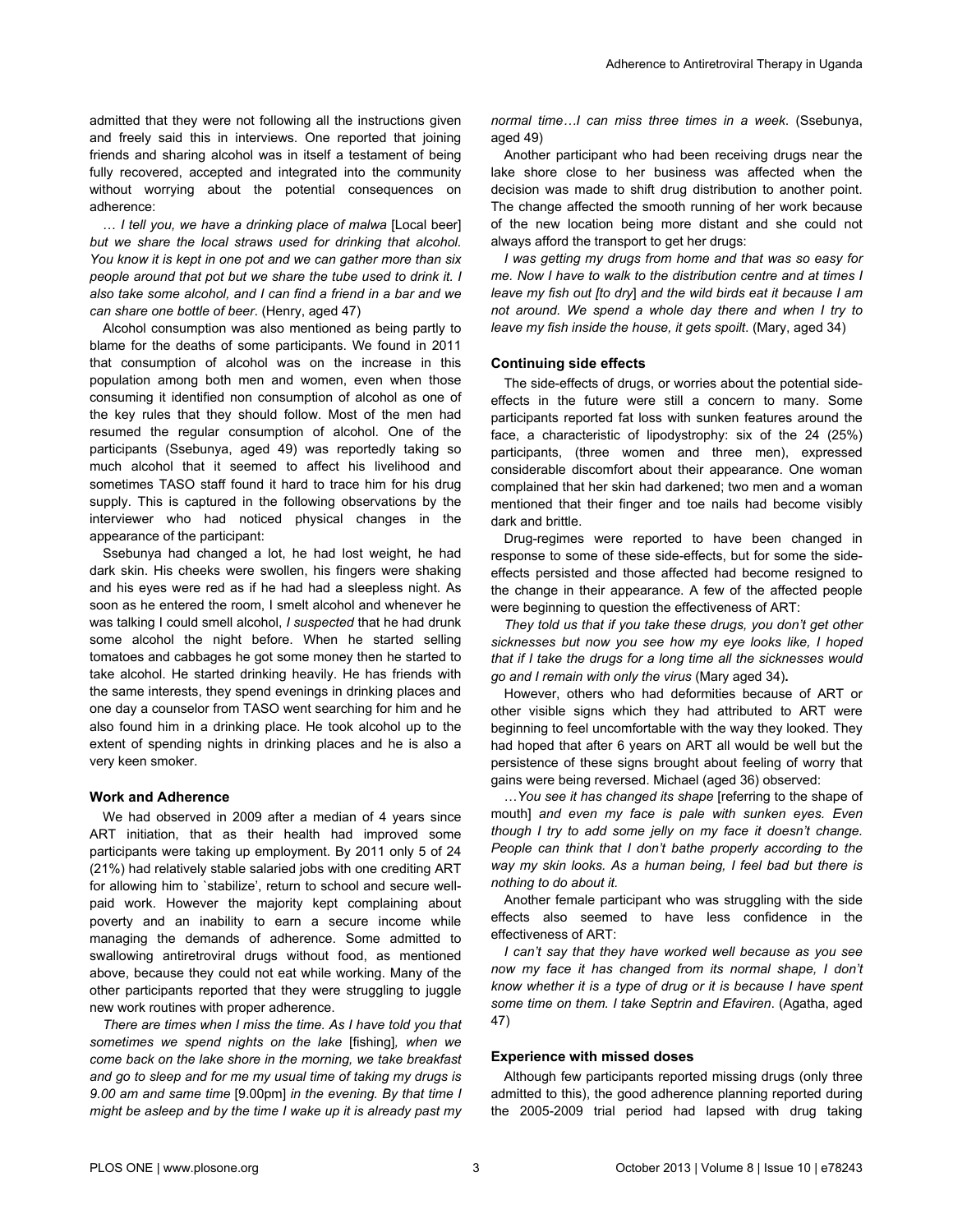becoming more erratic. However, almost all of participants reported that while they did not take their drugs `on time', they only delayed swallowing drugs occasionally with some regularly going beyond the one hour limit that many suggested was allowable. It appeared that perceptions were shifting from strict time keeping to merely swallowing tablets. A case in point is participant Jane (aged 45) who commented that she would sometimes miss her drugs for a number of days and even when she took them, she was not always sure of the time:

*…I don't have an answer […] I just find myself missing time. I just estimate it as I don't have a watch and a radio in my home. I used to know the time from the neighbour's radio but we got misunderstandings and I no longer go to their home.*

Barriers to adherence did not only originate from the participants' side, in one case, a participant blamed the provider:

*I am no longer getting my medicine refills from the centre. I get them from the distribution point which is near here at the health centre. There was one day when they brought for me the type of drugs which I was not taking before. The nurse told me that the field officer was going to bring me the usual type of drugs on the next day. I waited for the whole day and I didn*'*t see the field officer. On the next day, I decided to go to the centre to pick my drugs. I missed one full day and one extra morning dose*. (Angela aged 54)

## **HIV status disclosure after initiating ART**

While most of the men and women said that they were comfortable disclosing their HIV status to family members, friends and workmates, as well as potential sexual partners, others felt that telling people about their status was now unnecessary. Some felt that they needed to be careful to keep their status a secret to avoid discrimination at work. Some feared that the negative public attitude may affect their livelihood:

*You know if people know your HIV status, they can abandon your kiosk, now I am dealing in fresh foods, some people can stop buying them. Some people are still ignorant, one can think that if a person with HIV touches a mango the virus can be spread to him or her* (Michael aged 36)

There seemed to be little motivation to continue disclosing to new people who had never known that they were HIV-positive. Jonathan (aged 67) felt that it was not necessary for him to disclose his status any more, given that he looked healthy. However his desire for secrecy was causing him some problems because the dosage time he had been given was not working for him, due to work commitments, and he was in the process of asking the counsellor to change it. He was struggling to adhere to his drugs:

*There is no reason why I should inform them* [new people including employer]*, they are not going to help me in anything. Lucky enough my wife knows and she is the one looking after me*.

#### **Experiences with sexual relationships**

Attitudes to sex and pregnancy had already begun to change in 2009, when the main study ended. This change had persisted with most of those who had vowed to abstain from

sex when they had begun ART actively engaged in sex with new partners. Disclosure to such partners was proving to be a challenge. Of the 10 participants who had got new partners, five were unsure of their partner's status. These 5 had not disclosed their own status to that new partner.

Seven of these10 participants reported having had a child or a pregnancy in the last three years. Some did know their new partners status:

"*I found myself having resumed sex issues again. I never expected to look like how I am now. I never expected to get a sexual partner…We met at our treatment place and we got attracted to each other….We both have the disease* [HIV/AIDS] *and we had agreed on using condoms. I don't know what happened to my friend, only to find myself pregnant. She (baby*) *is eight months old….For me I never liked to get a child but I just saw that I was pregnant and you never know I might say that I will not get a second child and I find myself getting one*". (Matilda, aged 40)

Having new sexual partners potentially posed questions for the participant because it involved worrying about the pregnancy outcome and perhaps the need to change drugs at some point because of changes brought by pregnancy.

There appeared to be a preference for partners who were also HIV-positive. Sero-sorting it was argued allowed them to avoid worrying about infecting someone else. The new partner, who would be taking drugs themselves, would help with proper adherence:

*I no longer want to infect others, and a person who is also HIV positive knows* [the knowledge of what HIV positive people experience] *how they are expected to behave like using condoms and drug taking*. (William, aged 45)

## **Discussion**

Our findings show that the incorporation of an HIV identity does not follow a linear process as has been suggested [\[24\]](#page-5-0). Joining a support organisation has been documented as a turning point [\[25\]](#page-5-0) with the expectation that such organisations do provide adequate support to PLHIV. Our study population was part of The AIDS Support Organisation which has historically emphasised positive living including the public embrace of status through the time tested positive living approaches [[26](#page-5-0)]. Almost all TASO clients are given counselling support to disclose their HIV status and disclosure rates at the time of ART initiation were close to 100% in this population.

The importance of adherence was well understood by our study participants and they managed to follow the 'strict' instructions in the first few years after initiating ART aided by the strong psychosocial support system [\[27,28\]](#page-5-0). Such efforts may have contributed to the high adherence rates that have been reported in much of Sub-Saharan Africa [[10](#page-4-0)]. However with improvements in health comes multiple and sometimes unanticipated adherence challenges. For example our participants who had resumed sexual relationships often failed to disclose their HIV sero status to new sexual partners as a strategy to secure a stable source of livelihood, especially the women. Such relationships inevitably led to pregnancies/child birth and the non-disclosure presented challenges for proper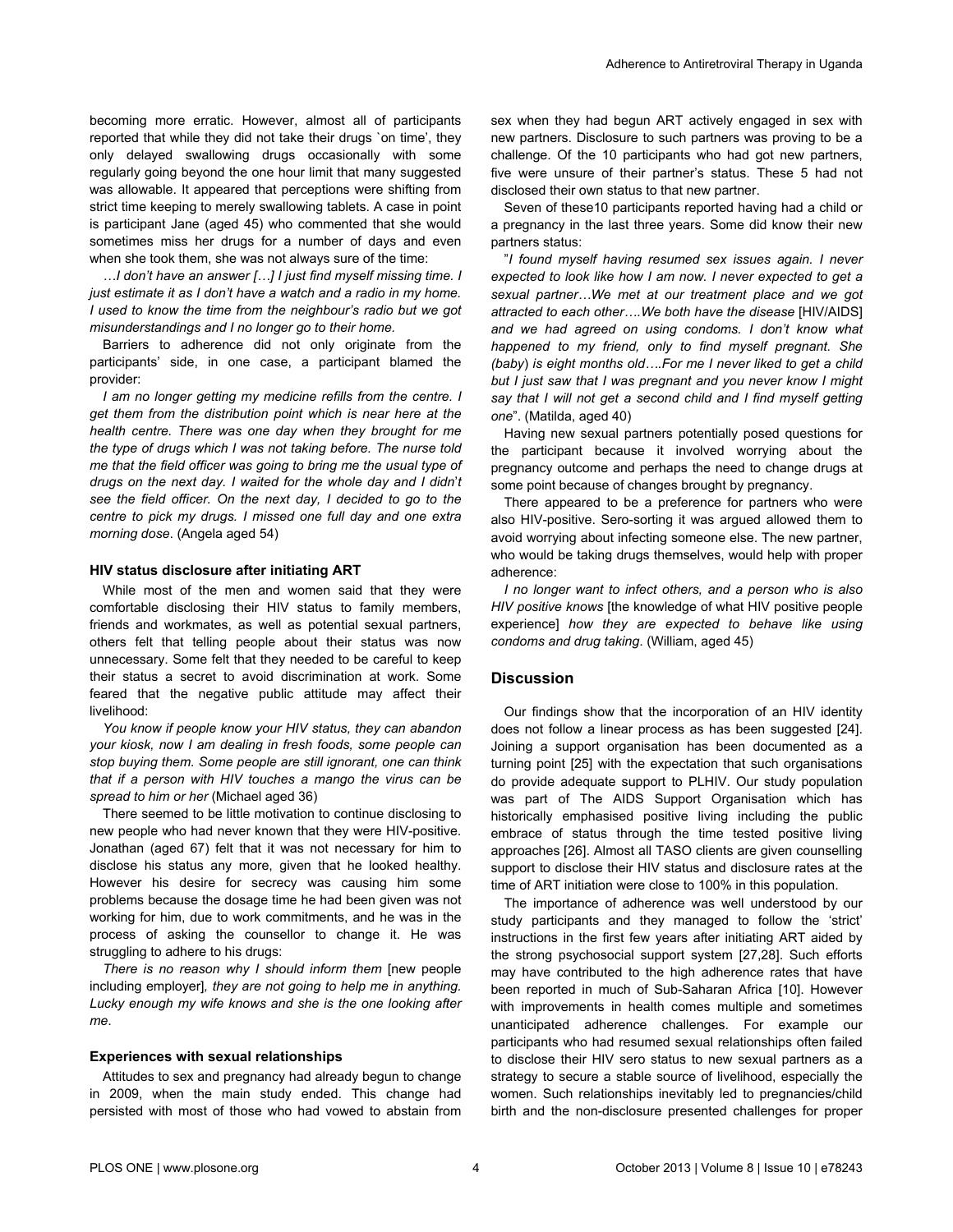<span id="page-4-0"></span>adherence. It has already been documented that PLHIV tend to reclaim sexual and reproductive lives after starting ART [[29](#page-5-0),[30](#page-5-0)] and that pregnant women are particularly vulnerable to poor adherence especially in the first three months; a challenge our participants would relate to [[31](#page-5-0)]. Non-disclosure especially to close companions like sexual partners has been associated with poor adherence [2,9]. Our finding, that HIV disclosure becomes a challenge some years after ART initiation, suggests that people on ART may need continued follow-up support to disclose their status to new partners, similar to the support provided when ART is initiated.

It is worth noting the relaxation of the rules of adherence from the time of the initiation of ART. At the start of treatment, all our participants had vowed strictly to adhere to instructions which included: no smoking, no alcohol, reduction in number of partners and having food available to take with the drugs [\[27\]](#page-5-0). This was no longer the case five years later. Probably most concerning was that alcohol consumption was reported to be high for some and yet it is associated strongly with poor adherence [\[32\]](#page-5-0). Our findings also demonstrate the difficulty in managing an HIV identity in the context of a suspicious and stigmatizing community. Some participants opted to hide their status in the work context fearing that public knowledge could lead to loss of income. Similar reactions about the challenges of taking ART and building a life with HIV have been identified in other settings [[33](#page-5-0)]. Others had developed side effects which were causing some discomfort and reduction in the faith in medication they had built over the years. Adherence messages may need to be enforced periodically, particularly in relation to the avoidance of alcohol consumption and safer sex and that given the persistence of side effects, regimens with poor toxicity profiles, such as stavudine, should be completely phased out. Some of our study population reported having regimens substituted but there were no reports of failed therapy. It is important to note that our study population were clients of an NGO which believes strongly in support, counselling and empowerment of patients and at the time of ART initiation, these clients are likely to have been among the

# **References**

- 1. Verguet S, Lim SS, Murray CJ, Gakidou E, Salomon JA (2013) Incorporating loss to follow-up in estimates of survival among HIVinfected individuals in sub-Saharan Africa enrolled in antiretroviral therapy programs. J Infect Dis 207: 72-79. doi:[10.1093/infdis/jis635.](http://dx.doi.org/10.1093/infdis/jis635) PubMed: [23100567.](http://www.ncbi.nlm.nih.gov/pubmed/23100567)
- 2. Mills EJ, Nachega JB, Bangsberg DR, Singh S, Rachlis B et al. (2006) Adherence to HAART: a systematic review of developed and developing nation patient-reported barriers and facilitators. PLOS Med 3: e438. doi[:10.1371/journal.pmed.0030438](http://dx.doi.org/10.1371/journal.pmed.0030438). PubMed: [17121449](http://www.ncbi.nlm.nih.gov/pubmed/17121449).
- 3. Rosen S, Fox MP, Gill CJ (2007) Patient retention in antiretroviral therapy programs in sub-Saharan Africa: a systematic review. PLOS Med 4: 1691-1701. PubMed: [17941716](http://www.ncbi.nlm.nih.gov/pubmed/17941716).
- 4. Malta M, Strathdee SA, Magnanini MM, Bastos FI (2008) Adherence to antiretroviral therapy for human immunodeficiency virus/acquired immune deficiency syndrome among drug users: a systematic review. J Addict 103: 1242-1257. doi:[10.1111/j.1360-0443.2008.02269.x.](http://dx.doi.org/10.1111/j.1360-0443.2008.02269.x) PubMed: [18855813.](http://www.ncbi.nlm.nih.gov/pubmed/18855813)
- 5. Cauldbeck MB, O'Connor C, O'Connor MB, Saunders JA, Rao B et al. (2009) Adherence to anti-retroviral therapy among HIV patients in Bangalore, India. AIDS Res Ther 6: 7. doi[:10.1186/1742-6405-6-7.](http://dx.doi.org/10.1186/1742-6405-6-7) PubMed: [19400929.](http://www.ncbi.nlm.nih.gov/pubmed/19400929)
- 6. Nakimuli-Mpungu E, Bass JK, Alexandre P, Mills EJ, Musisi S et al. (2012) Depression, alcohol use and adherence to antiretroviral therapy

most knowledgeable about ART and the need to adhere in Africa. The need for regular periodic intervention to sustain high levels of adherence in patients over the long term is likely to be higher in other populations.

# **Conclusion**

These findings highlight a number of issues that affect adherence and potentially affect long-term survival outcomes. While ART opens new social and economic opportunities, after regaining better health, PLHIV have to think about fitting in without compromising individual identities and values. Long term adherence interventions that focus on unique individual situations should be considered. These might include: regularly re-engaging with PLHIV to understand and react to changing contexts, re-emphasising the rules of adherence by focusing on specific individual needs and challenging any complacency that might grow into poor adherence. Larger studies among long term users of ART might offer greater insight into the long term challenges and opportunities among populations such as ours.

# **Acknowledgements**

We thank Brent Wolff for conceiving this study and for providing guidance throughout the study period. We thank Prof. Heiner Grosskurth for his support and encouragement throughout the study, Sarah Nakamanya and Kennedy Bwanika for contributing to data collection and to Sarah Khanakwa and the team at TASO Jinja for all their help. We thank the participants for sharing their time and information so readily and being so supportive of this work.

# **Author Contributions**

Conceived and designed the experiments: SJ MM JS JB. Performed the experiments: MM FS. Analyzed the data: MM JS FS. Contributed reagents/materials/analysis tools: MM JS FS. Wrote the manuscript: MM JS JB SJ.

in sub-Saharan Africa: a systematic review. AIDS Behav 16: 2101-2118. doi[:10.1007/s10461-011-0087-8.](http://dx.doi.org/10.1007/s10461-011-0087-8) PubMed: [22116638](http://www.ncbi.nlm.nih.gov/pubmed/22116638).

- 7. Dieffenbach CW, Fauci AS (2009) Universal voluntary testing and treatment for prevention of HIV transmission. JAMA 301: 2380-2382. doi:[10.1001/jama.2009.828](http://dx.doi.org/10.1001/jama.2009.828). PubMed: [19509386](http://www.ncbi.nlm.nih.gov/pubmed/19509386).
- 8. Gardner EM, McLees MP, Steiner JF, Del Rio C, Burman WJ (2011) The spectrum of engagement in HIV care and its relevance to test-andtreat strategies for prevention of HIV infection. Clin Infect Dis 52: 793-800. doi[:10.1093/cid/ciq243](http://dx.doi.org/10.1093/cid/ciq243). PubMed: [21367734](http://www.ncbi.nlm.nih.gov/pubmed/21367734).
- 9. Mills EJ, Nachega JB, Buchan I, Orbinski J, Attaran A et al. (2006) Adherence to antiretroviral therapy in sub-Saharan Africa and North America: a meta-analysis. JAMA 296: 679-690. doi[:10.1001/jama.](http://dx.doi.org/10.1001/jama.296.6.679) [296.6.679.](http://dx.doi.org/10.1001/jama.296.6.679) PubMed: [16896111.](http://www.ncbi.nlm.nih.gov/pubmed/16896111)
- 10. Jaffar S, Munderi P, Grosskurth H (2008) Adherence to antiretroviral therapy in Africa: how high is it really? Trop Med Int Health 13: 1096-1097. doi:[10.1111/j.1365-3156.2008.02131.x](http://dx.doi.org/10.1111/j.1365-3156.2008.02131.x). PubMed: [18664239.](http://www.ncbi.nlm.nih.gov/pubmed/18664239)
- 11. Barroso J, Powell-Cope GM (2000) Metasynthesis of qualitative research on living with HIV infection. Qual Health Res 10: 340-353. doi: [10.1177/104973200129118480.](http://dx.doi.org/10.1177/104973200129118480) PubMed: [10947480.](http://www.ncbi.nlm.nih.gov/pubmed/10947480)
- 12. Baumgartner LM (2007) The Incorporation of the HIV/AIDS Identity Into the Self Over Time. Qual Health Res 17: 919-931. doi: [10.1177/1049732307305881](http://dx.doi.org/10.1177/1049732307305881). PubMed: [17724104](http://www.ncbi.nlm.nih.gov/pubmed/17724104).